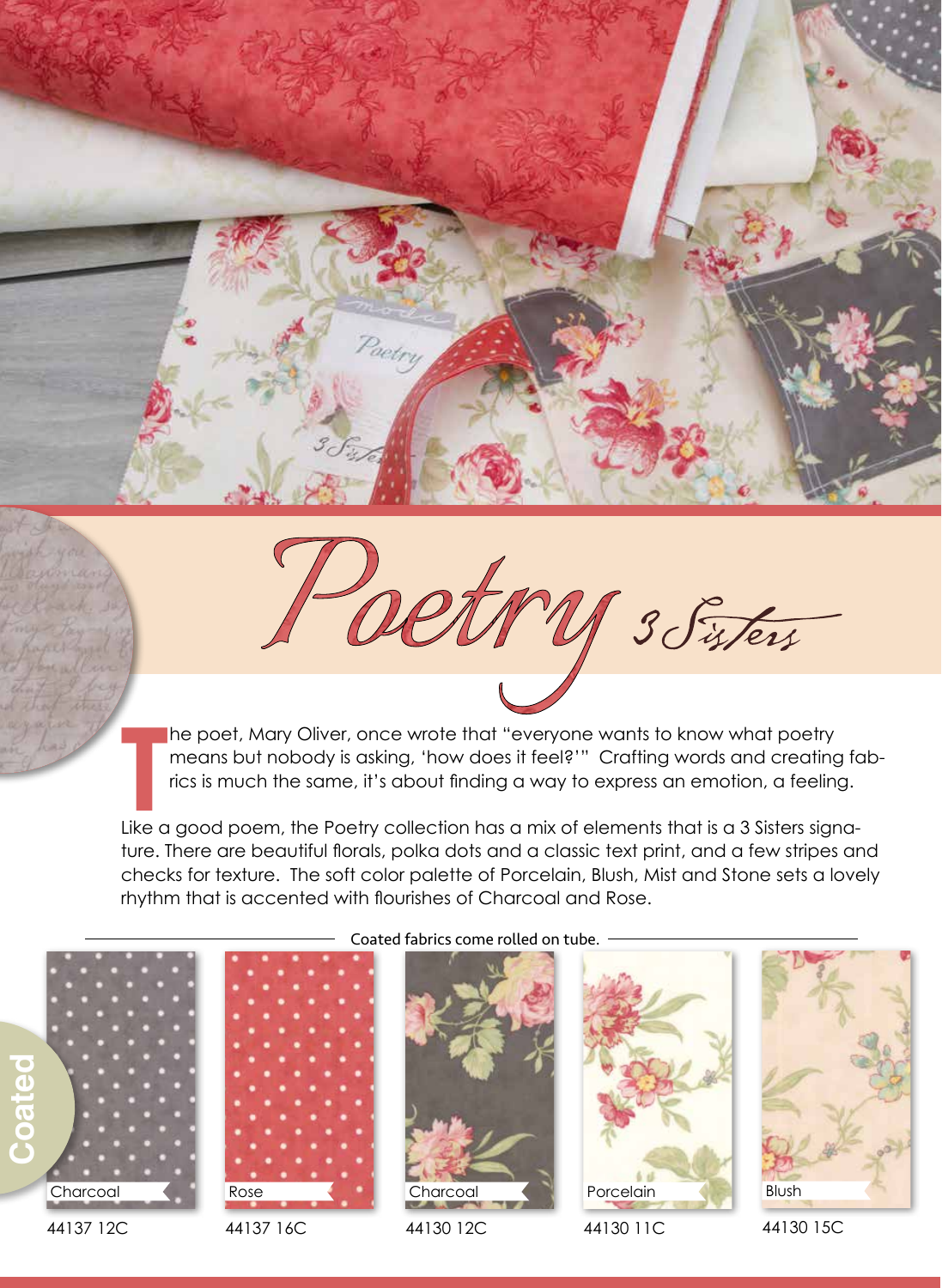

February 2017 Delivery







Blush

44137 15 \*



44133 15



44134 15



44135 15 \*



44132 15



44136 15





44134 12 \*



44132 12









44137 12



**SEPTEMBER 2016** www.modafabrics.com



44130 12 \*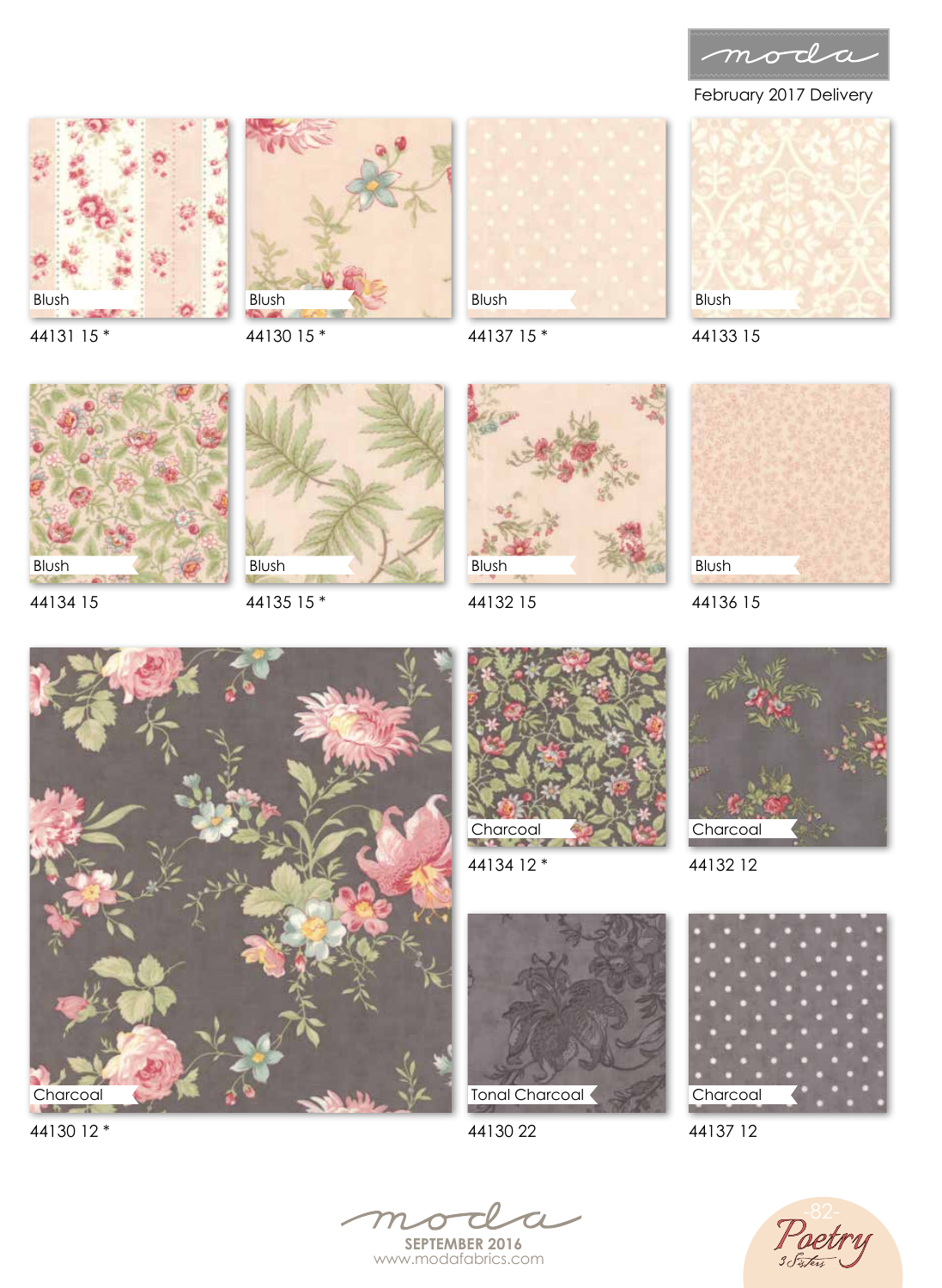

Stone



44130 27



44130 17



44136 17

44135 17



44137 11

Porcelain Stone



44133 11



44131 17 \*



44136 11 \*



44131 16



44137 16 \*



44136 16 \*



3728 30



44130 26



44130 16 \*





**SEPTEMBER 2016** www.modafabrics.com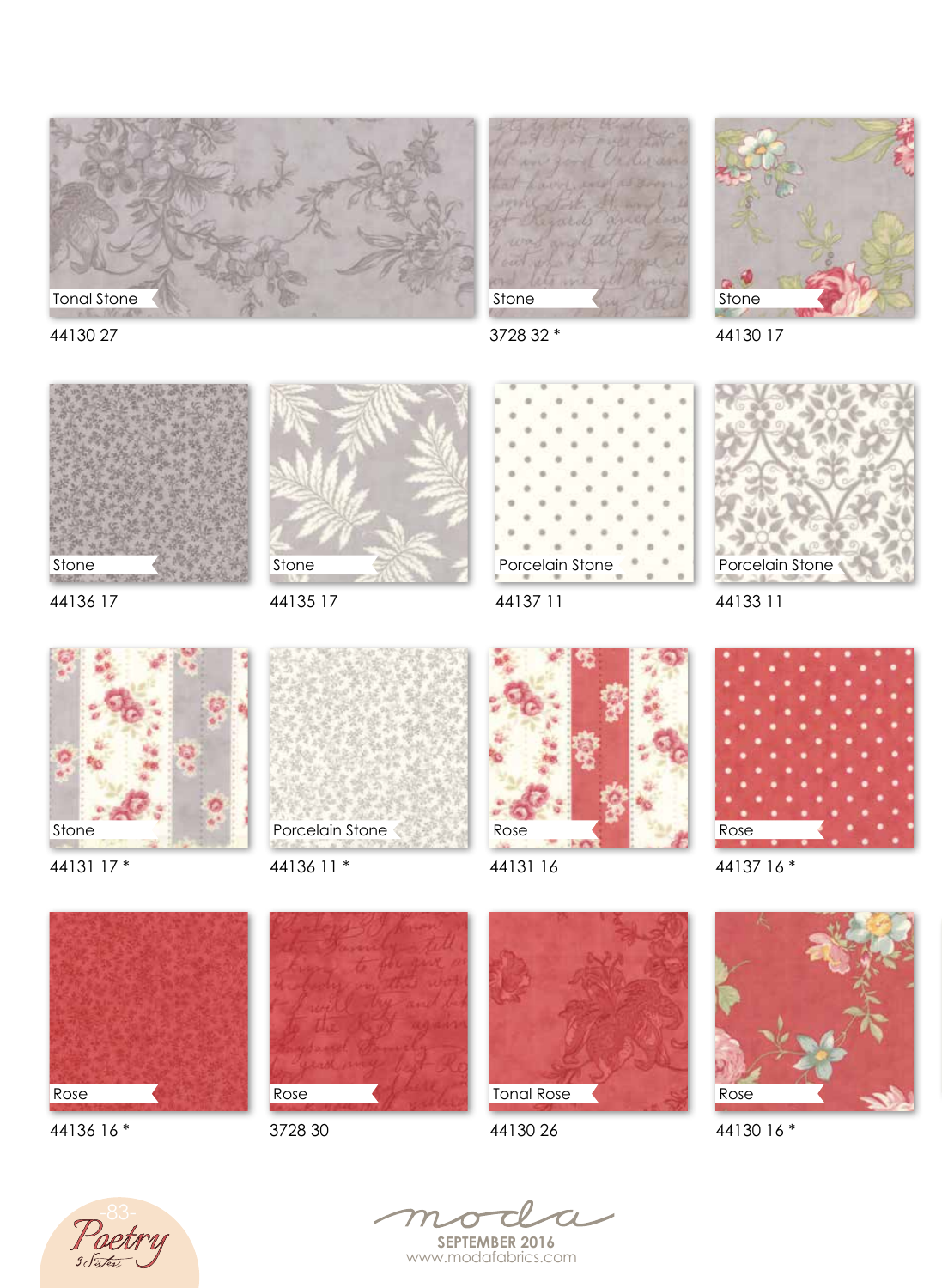detry







44136 14 \*



February 2017 Delivery



44137 14

44130 14 \*

44132 14 \*



44133 14 \*



44131 14 \*



44130 21



3728 31 \*



44135 11



44134 11 \*



44132 11



44130 11 \*

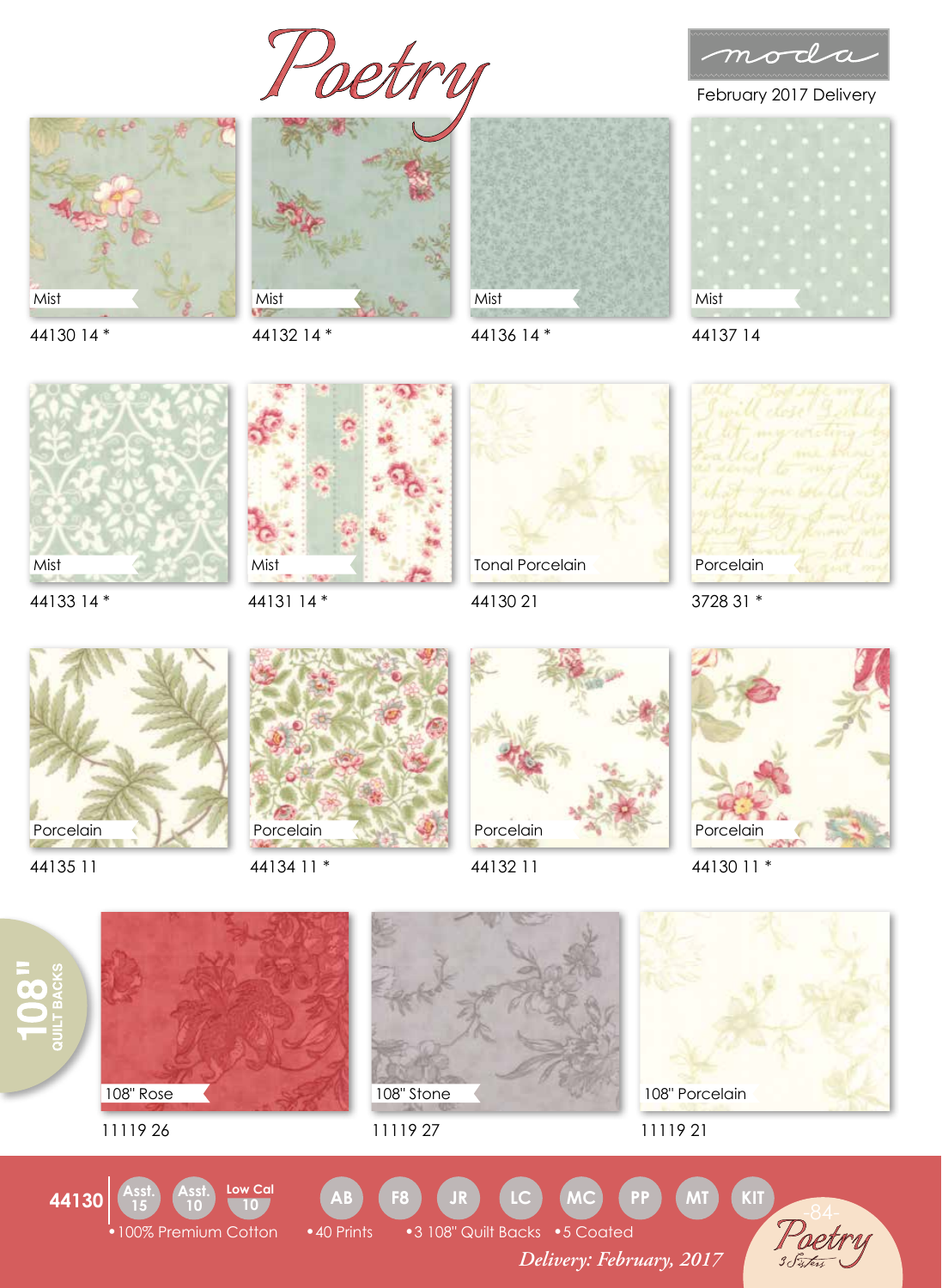

Tucked Rose

12023 30



12023 35



12023 34



12023 25





12023 29





12023 21





12023 22

**SEPTEMBER 2016** www.modafabrics.com